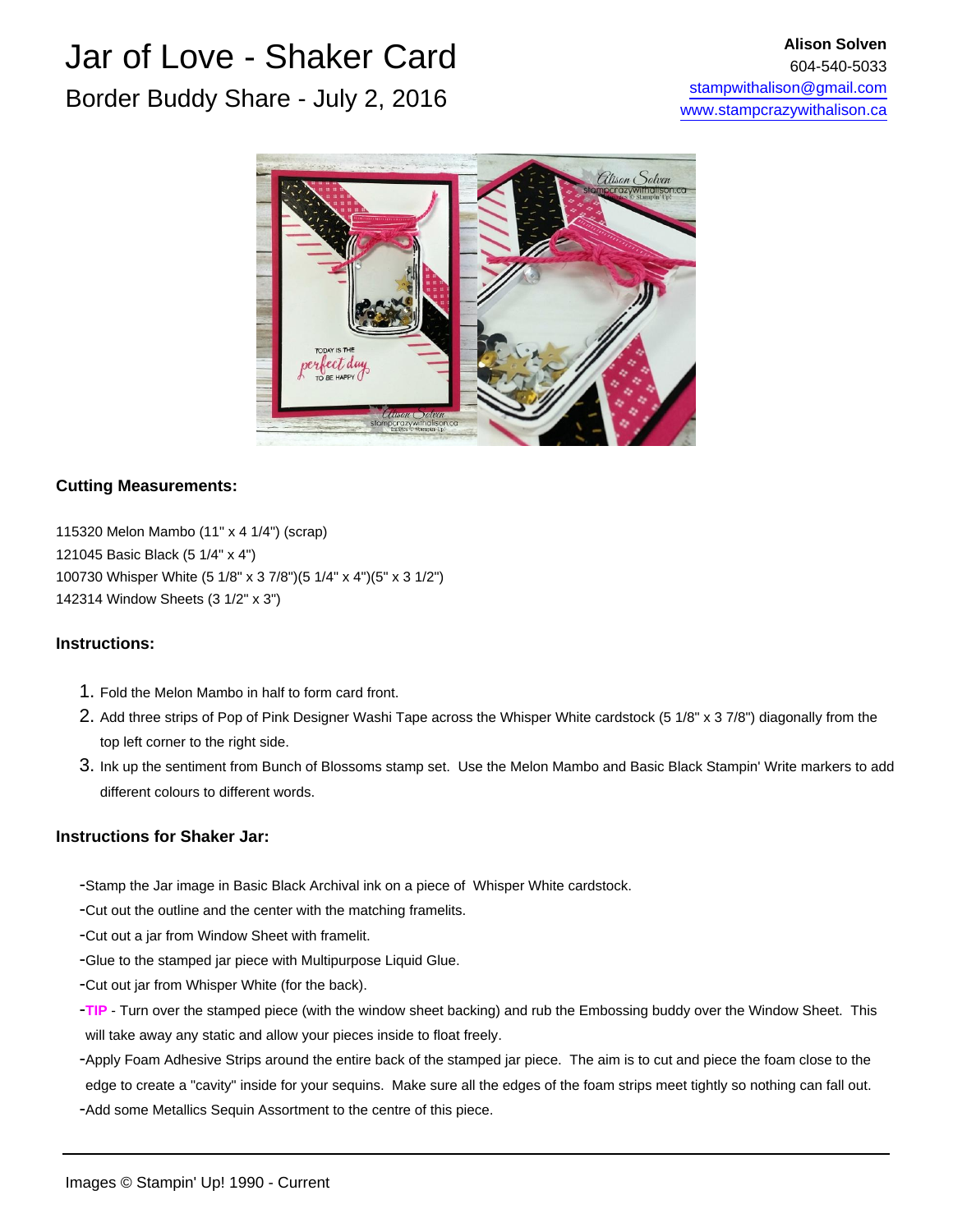- Carefully peel off the backing from the foam strips and place your second cut jar (from the Whisper White) on top. Press firmly all around to create a good seal.

- Stamp the lid in Melon Mambo ink on Melon Mambo scrap and cut out with the matching framelit. Glue to top of jar.

- Tie piece of Melon Mambo Thick Baker's Twine around top of jar lid.

- Glue the piece to the front of your project using Multipurpose Liquid Glue.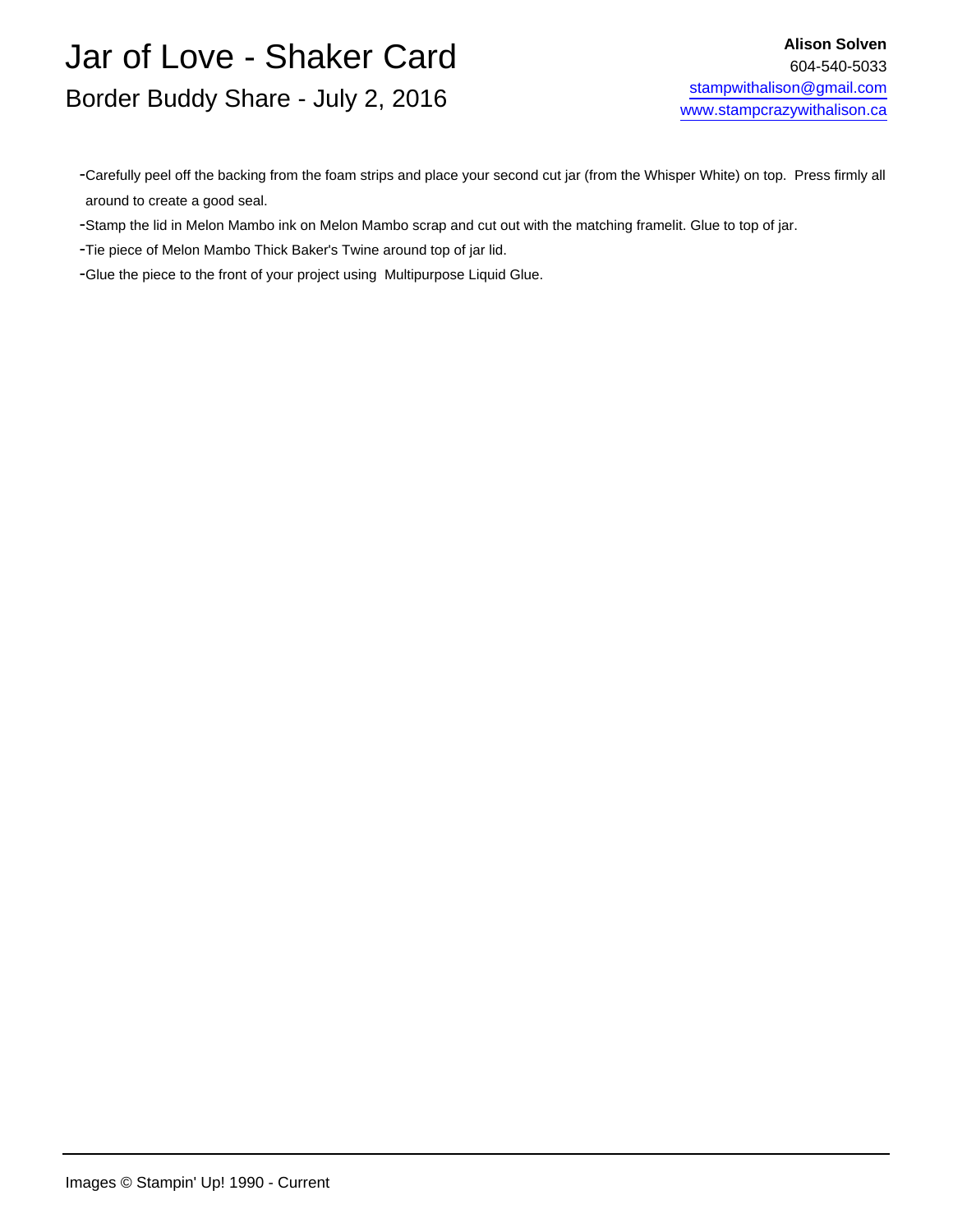